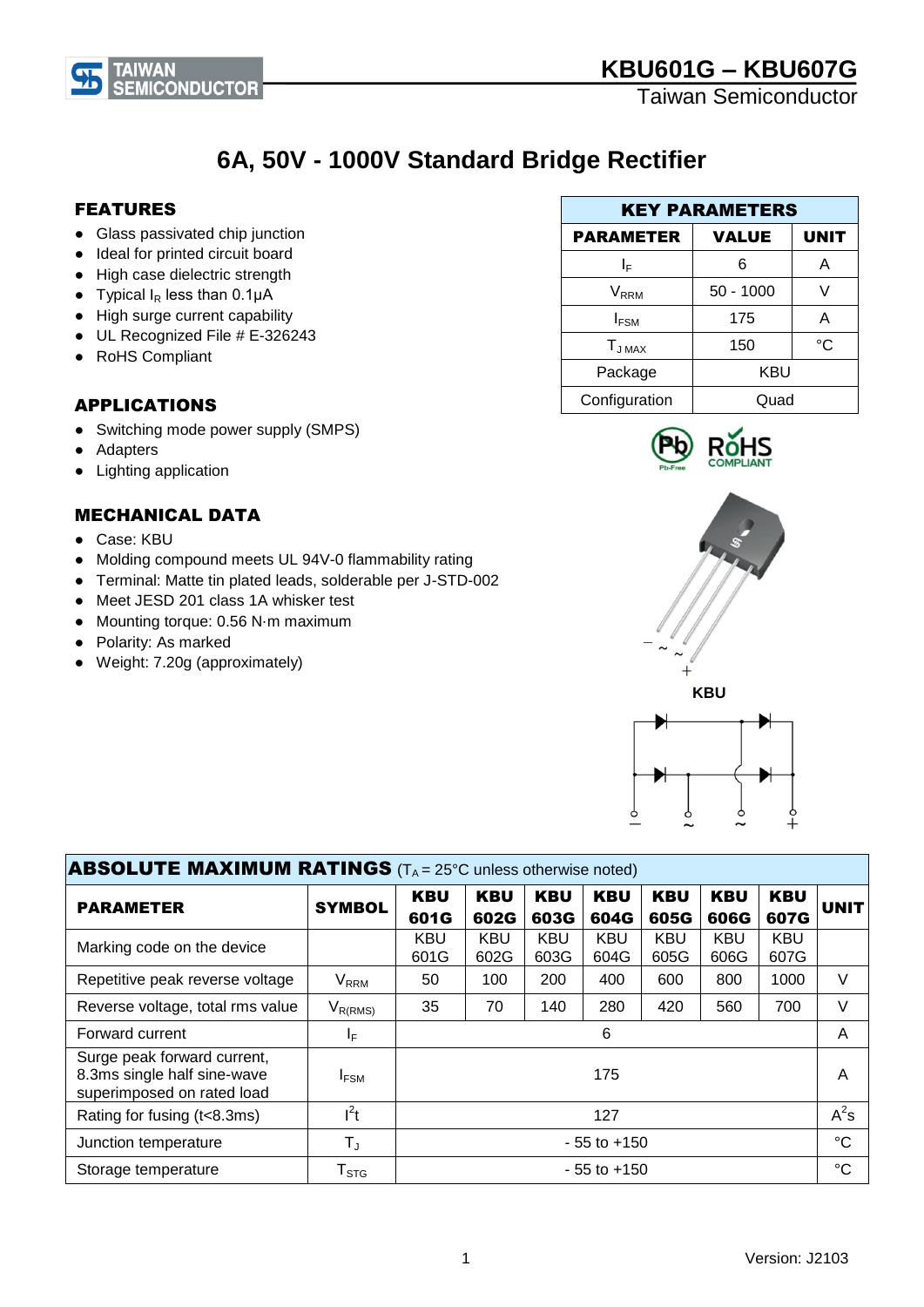

Taiwan Semiconductor

| <b>THERMAL PERFORMANCE</b>             |                   |     |                   |  |
|----------------------------------------|-------------------|-----|-------------------|--|
| <b>PARAMETER</b>                       | <b>SYMBOL</b>     | TYP | <b>UNIT</b>       |  |
| Junction-to-ambient thermal resistance | R <sub>0.1A</sub> | 8.6 | $\rm ^{\circ}$ CM |  |
| Junction-to-case thermal resistance    | $R_{\Theta$ JC    | 3.1 | °CM               |  |

| <b>ELECTRICAL SPECIFICATIONS</b> ( $T_A = 25^\circ$ C unless otherwise noted) |                                  |               |            |            |             |
|-------------------------------------------------------------------------------|----------------------------------|---------------|------------|------------|-------------|
| <b>PARAMETER</b>                                                              | <b>CONDITIONS</b>                | <b>SYMBOL</b> | <b>TYP</b> | <b>MAX</b> | <b>UNIT</b> |
| Forward voltage per diode <sup>(1)</sup>                                      | $I_F = 3A$ , $T_J = 25^{\circ}C$ | $V_F$         |            | 1.0        |             |
|                                                                               | $I_F = 6A$ , $T_J = 25^{\circ}C$ |               |            | 1.1        |             |
| Reverse current @ rated $V_R$ per diode <sup>(2)</sup>                        | $T_J = 25^{\circ}C$              |               |            | 5          | μA          |
|                                                                               | $T_{\rm J}$ = 125°C              | $I_R$         |            | 500        | μA          |
| Junction capacitance per diode                                                | 1MHz, $V_R = 4.0V$               | $\rm C_J$     | 400        |            | рF          |

#### **Notes:**

1. Pulse test with  $PW = 0.3ms$ 

2. Pulse test with PW = 30ms

| <b>ORDERING INFORMATION</b>        |         |                |
|------------------------------------|---------|----------------|
| <b>ORDERING CODE<sup>(1)</sup></b> | PACKAGE | <b>PACKING</b> |
| KBU6xG                             | KBU     | 100 / Trav     |

**Notes:**

1. "x" defines voltage from 50V(KBU601G) to 1000V(KBU607G)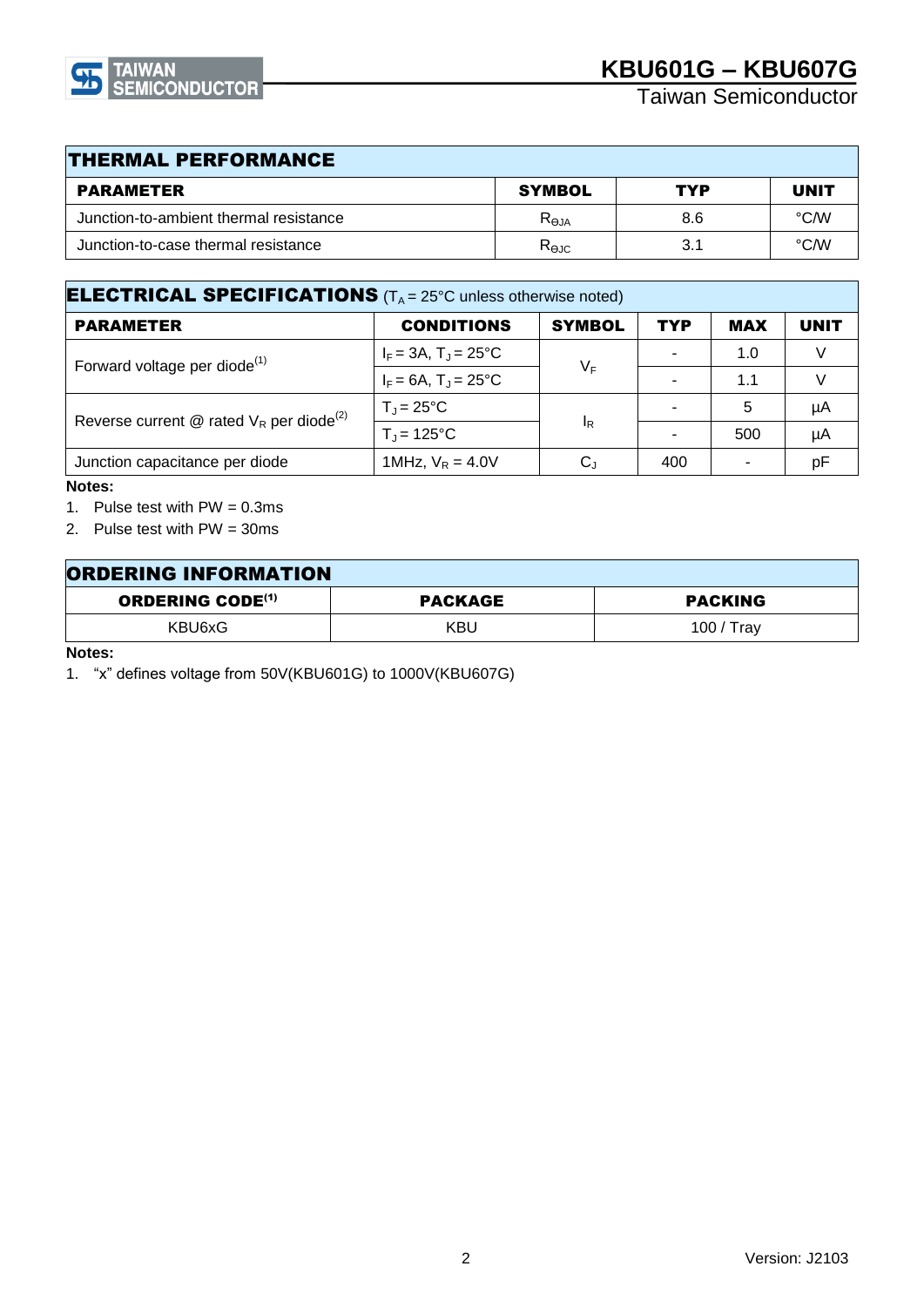

INSTANTANEOUS REVERSE CURRENT (μA)

INSTANTANEOUS REVERSE CURRENT (µA)

### CHARACTERISTICS CURVES

 $(T_A = 25^{\circ}C$  unless otherwise noted)





#### **Fig.1 Forward Current Derating Curve Fig.2 Typical Junction Capacitance**

 **Fig.3 Typical Reverse Characteristics Fig.4 Typical Forward Characteristics**





#### **Fig.5 Maximum Non-Repetitive Forward Surge Current**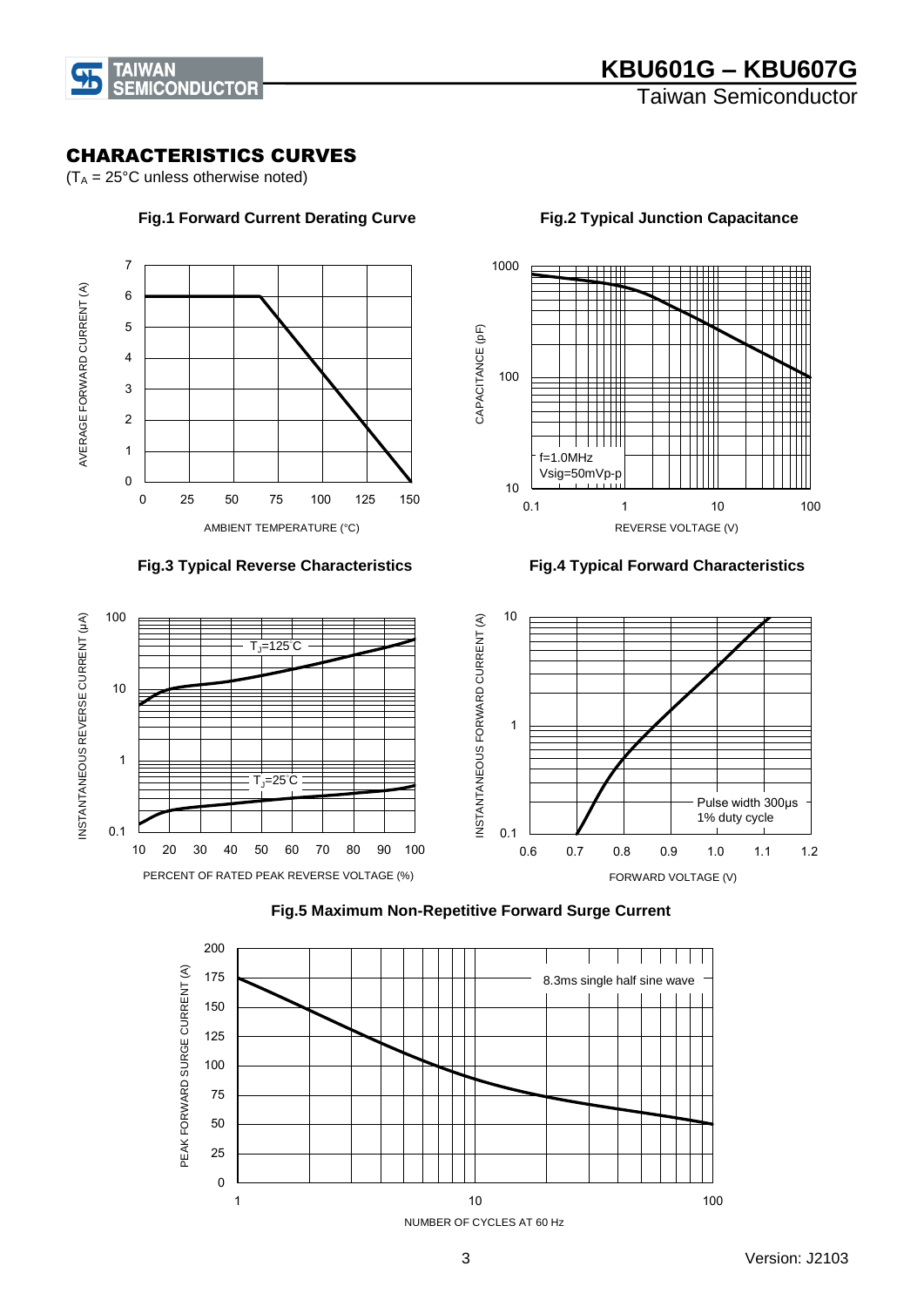

Taiwan Semiconductor

### PACKAGE OUTLINE DIMENSIONS



| DIM.           | Unit (mm) |      |       | Unit (inch) |
|----------------|-----------|------|-------|-------------|
|                | Min.      | Max. | Min.  | Max.        |
| A              | 6.8       | 7.1  | 0.268 | 0.280       |
| A <sub>2</sub> | 4.6       | 5.0  | 0.181 | 0.197       |
| b              | 1.2       | 1.3  | 0.047 | 0.051       |
| D              | 18.8      | 19.8 | 0.740 | 0.780       |
| D <sub>1</sub> | 8.2 (TYP) |      |       | 0.322 (TYP) |
| E              | 22.7      | 23.7 | 0.894 | 0.933       |
| е              | 4.6       | 5.6  | 0.181 | 0.220       |
|                | 20.0      |      | 0.787 |             |

#### MARKING DIAGRAM



| P/N | = Marking Code |
|-----|----------------|
| YWW | $=$ Date Code  |

F = Factory Code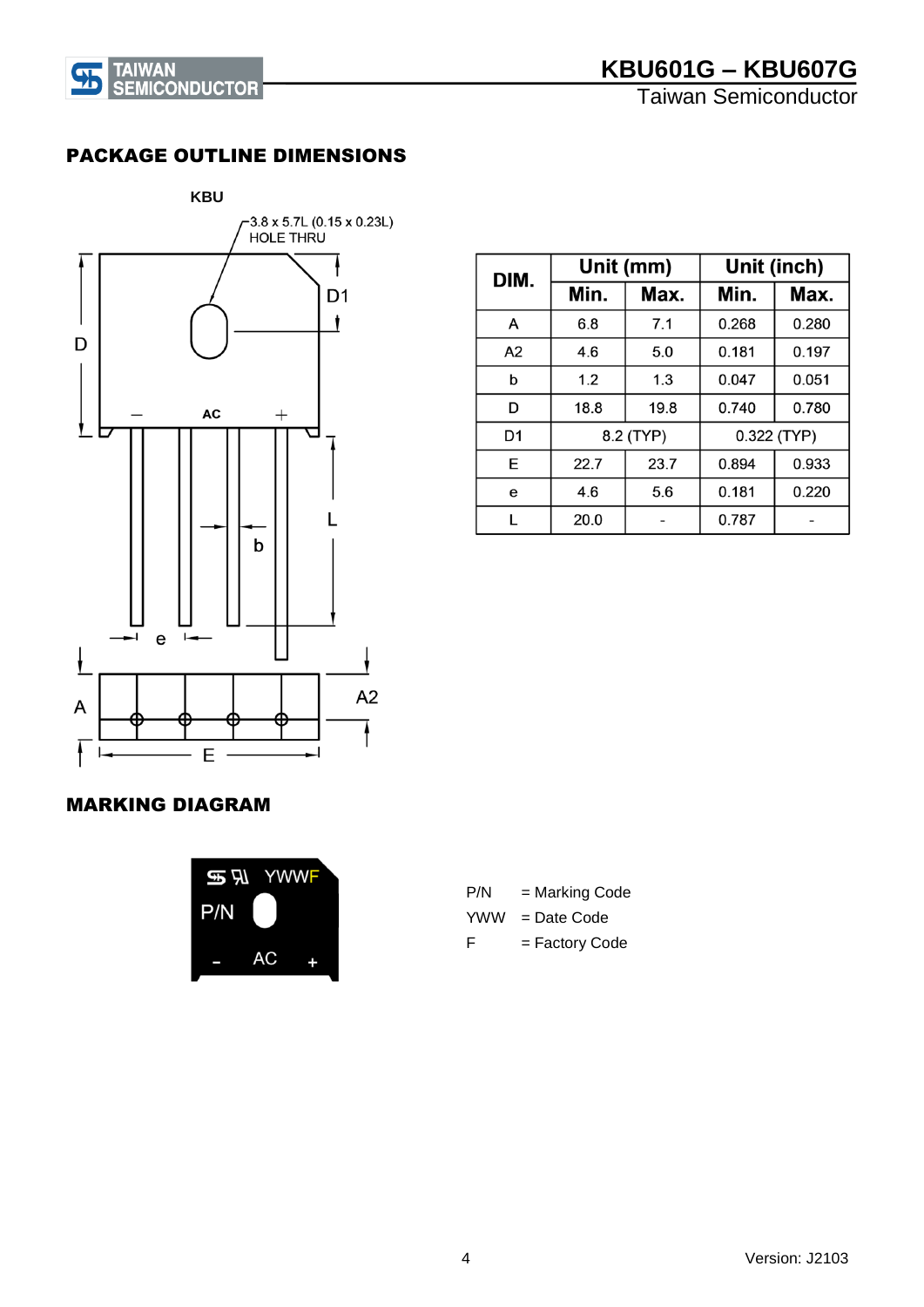

Taiwan Semiconductor

## **Notice**

Specifications of the products displayed herein are subject to change without notice. TSC or anyone on its behalf, assumes no responsibility or liability for any errors or inaccuracies.

Purchasers are solely responsible for the choice, selection, and use of TSC products and TSC assumes no liability for application assistance or the design of Purchasers' products.

Information contained herein is intended to provide a product description only. No license, express or implied, to any intellectual property rights is granted by this document. Except as provided in TSC's terms and conditions of sale for such products, TSC assumes no liability whatsoever, and disclaims any express or implied warranty, relating to sale and/or use of TSC products including liability or warranties relating to fitness for a particular purpose, merchantability, or infringement of any patent, copyright, or other intellectual property right.

The products shown herein are not designed for use in medical, life-saving, or life-sustaining applications. Customers using or selling these products for use in such applications do so at their own risk and agree to fully indemnify TSC for any damages resulting from such improper use or sale.